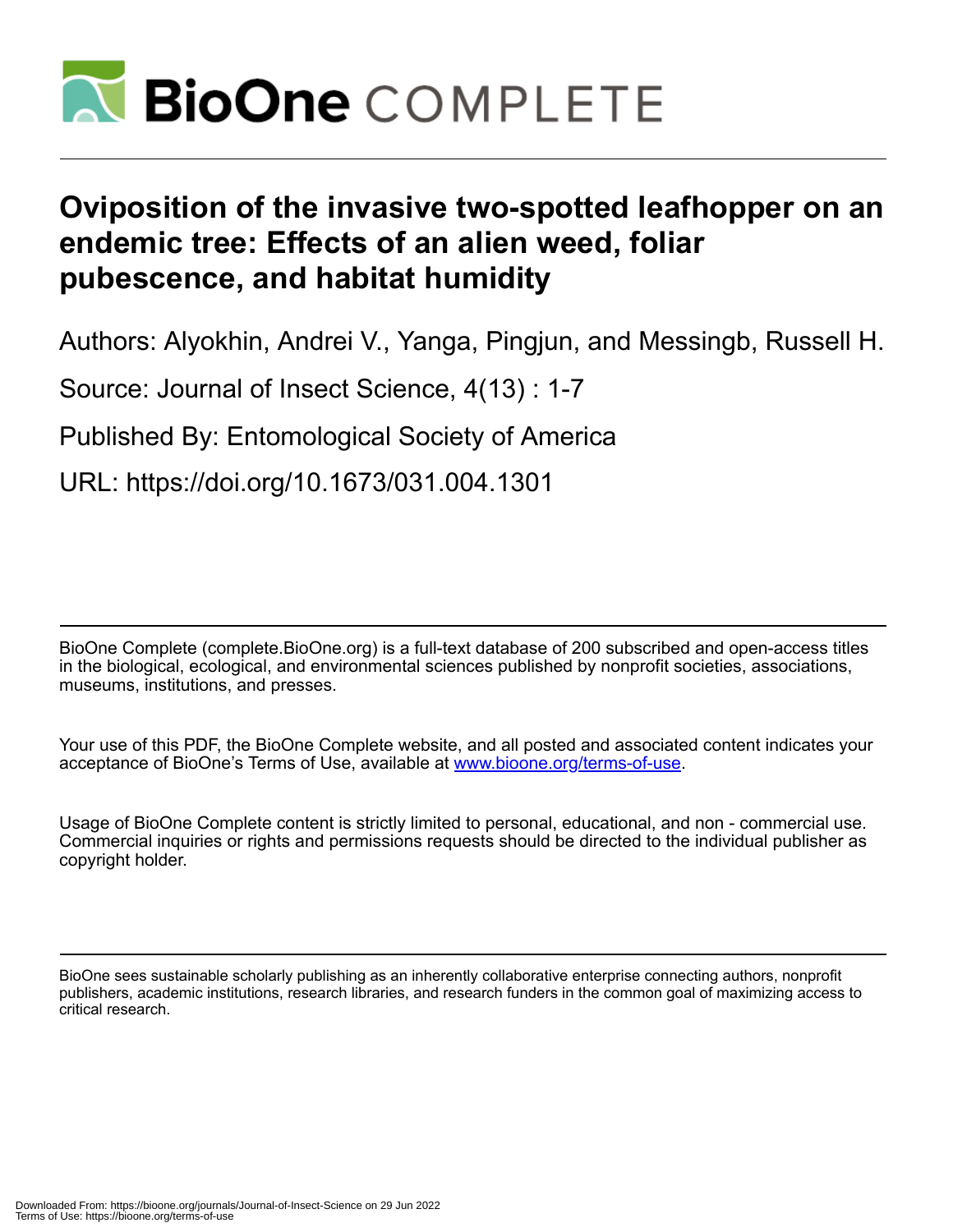

Alyokhin AV., Yang P., Messing RH. 2004. Oviposition of the invasive two-spotted leafhopper on an endemic tree: Effects of an alien weed, foliar pubescence, and habitat humidity. 7pp. *Journal of Insect Science*, 4:13, Available online: insectscience.org/4.13

insectscience.org

# **Oviposition of the invasive two-spotted leafhopper on an endemic tree: Effects of an alien weed, foliar pubescence, and habitat humidity**

Andrei V. Alyokhin<sup>a,c</sup>, Pingjun Yang<sup>a,d</sup>, and Russell H. Messing<sup>b</sup>

*a Department of Entomology, University of Hawaii, 3050 Maile Way, Honolulu, HI 96822. b Kauai Agricultural Research Center, 7370 Kuamoo Rd., University of Hawaii, Kapaa, HI 96746. c Present address: Department of Biological Sciences, University of Maine, 5722 Deering Hall, Orono, ME 04469. d Present address: Hawaii State Department of Health, 4398-B Pua Loke St., Lihue, HI 96766.* andrei.alyokhin@umit.maine.edu

Received 7 January 2004, Accepted 23 March 2004, Published 29 April 2004

# **Abstract**

The two-spotted leafhopper, *Sophonia rufofascia* (Kuoh and Kuoh), is an exotic pest from South-East Asia that attacks a wide variety of plant species in Hawaii. *Myrica faya* Aiton is an aggressive exotic weed that displaces and excludes native plants in Hawaiian forests. It has been argued that because of the high nutritional quality of its foliage, *M. faya* might facilitate leafhopper invasion of native Hawaiian ecosystems that were originally dominated by the endemic tree *Metrosideros polymorpha* (Gaudichaud). In the present study, we quantified suitability of *M. faya* and *M. polymorpha* as ovipositional hosts for *S. rufofascia*. Overall, leafhoppers preferred to deposit their eggs into the foliage of *M. faya*. *M. faya* presence in the area did not affect leafhopper oviposition on *M. polymorpha*. Foliar pubescence provided good protection of hirsute morphotypes of *M. polymorpha*. At the same time, glabrous *M. polymorpha* morphotypes were quite suitable for leafhopper oviposition. There was no difference in the abundance of leafhopper eggs along a precipitation gradient. Our results confirm that invasion of native Hawaiian forests by the weed *M. faya* will facilitate their invasion by *S. rufofascia*. Because of the broad host range characteristic of the two-spotted leafhopper, this build-up may adversely affect a number of endemic plant species growing in native forests.

*Keywords: Sophonia rufofascia*, *Myrica faya*, *Metrosideros polymorpha*, biological invasion, exotic species, oviposition, biotic facilitation

# **Introduction**

The two-spotted leafhopper, *Sophonia rufofascia* (Kuoh and Kuoh), originally described from southern China (Kouh and Kouh 1983), was first discovered on Oahu in 1987 (Heu and Kumashiro 1989). Since then, it has spread to all of the major Hawaiian islands, where it has been reported to attack over 300 plant species in 83 families (Fukada 1996; Alyokhin *et al.* 2001). Leafhopper feeding and oviposition cause plant vascular bundle abnormalities, resulting in interveinal chlorosis, vein browning, retarded development of new growth, and even death of affected plants (Jones *et al.* 2000). In commercial guava, leafhopper injury reduces yields by  $\approx$ 23% compared to pesticide-protected trees (Jones *et al.* 1998). Being a highly polyphagous insect, the two-spotted leafhopper poses a threat both to agricultural production and to natural habitat conservation in Hawaii. Among its recorded host plant species, 68% are economically important fruit, vegetable, and ornamental crops; and 22% are endemic to the Hawaiian islands, including 14 rare and endangered species (Fukada 1996). Twospotted leafhopper damage has been implicated as a cause of severe dieback of several native Hawaiian plants, such as ohia-lehua tree Metrosideros polymorpha (Gaudichaud) and uluhe fern Dicranopteris<br>Downloaded From: https://bioone.org/journals/Journal-of-Insect-Science on 29 Jun 2022<br>Terms of Use: https://bioone.org/terms-of-use

*linearis* Underwood (Palmer 1993; Lenz 2000). However, while proving that *S. rufofascia* feeding is indeed detrimental to *D. linearis* fern, Jones *et al.* (2000) failed to find a significant correlation between leafhopper presence and extensive uluhe death in natural habitats. Similarly, Alyokhin *et al.* (2001) observed wide spread symptoms of leafhopper damage but no significant dieback of surveyed plants. Nevertheless, the two-spotted leafhopper remains an important pest in Hawaii, applying a substantial stress on native and economically important vegetation (Lenz 2000; Lenz and Taylor 2001).

*M. polymorpha* is the endemic tree that used to dominate a wide variety of Hawaiian ecosystems (Walker and Vitousek 1991). It occurs over a wide ecological range from coast to high-elevation montane habitats, from desert to wet rainfall regions, and from recent lava flows to old, deeply weathered soils (Drake and Mueller-Dombois 1993; Kitayama and Mueller-Dombois 1995; Kitayama *et al.* 1997). Not surprisingly, this plant displays a high degree of morphological variation, with foliar pubescence being one of the major distinguishing characteristics among infraspecific varieties (Kitayama *et al.* 1997). This variation is clinal along elevational and rainfall gradients (Corn and Hiesey 1973; Kitayama *et al.* 1997).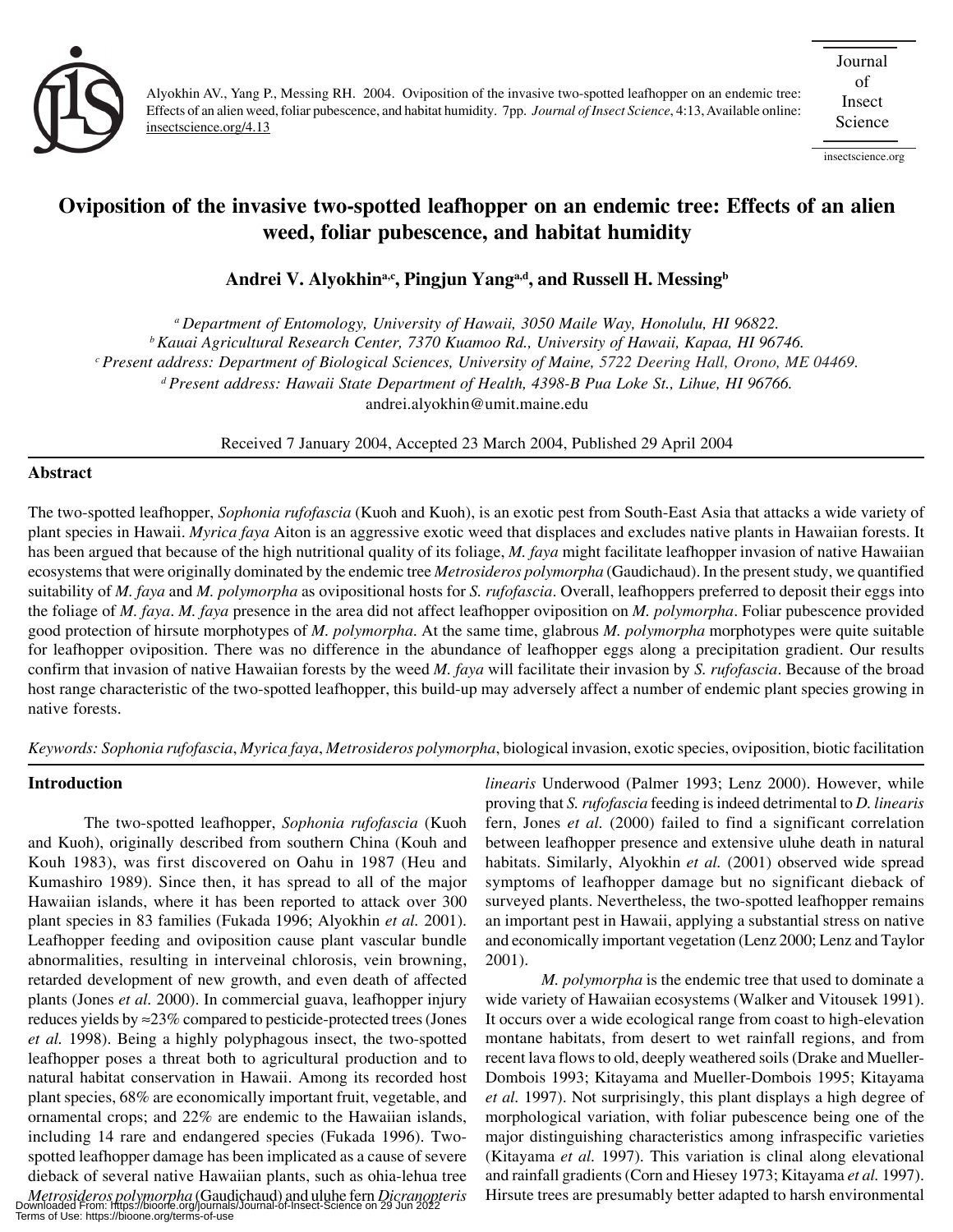conditions that makes them the more abundant morphotype at higher elevations and in areas prone to drought. For the same reason, they are also predominant in pioneering situations, such as on young lava flows and in disturbed areas along roadsides. Hirsute morphotypes in such places are gradually replaced by glabrous morphotypes, similar to pioneer plant species being replaced by later successional plant species in more floristically diverse continental regions (Stemmermann 1983; Mueller-Dombois 1983; Kitayama *et al.* 1995; 1997).

*M. faya* Aiton is an evergreen broad-leafed tree that is listed among the 12 most noxious weeds in the state of Hawaii (Smith 1985). *M. faya* forms monotypic stands that replace and exclude native vegetation, particularly *M. polymorpha*. In addition to direct competition with native plants, *M. faya* also alters ecosystem-level processes indirectly through association with a nitrogen-fixing actinorhizal symbiont (Vitousek *et al.* 1987; 1989). By increasing the nitrogen content of Hawaiian soils, it facilitates invasion by a broader range of exotic plant species, which are otherwise inadequately adapted to compete with endemic vegetation on nitrogen-poor volcanic soils (Gerrish and Mueller-Dombois 1980; Vitousek *et al.* 1987; Vitousek and Walker 1989). Furthermore, high nitrogen content in its foliage may favor development of herbivorous insect populations (Mattson 1980; Louda and Collinge 1992; Lenz and Taylor 2001).

An increase in leafhopper abundance on *M. faya* may result in their subsequent dispersal to other plant species in an area. Therefore, competitive stresses imposed on native vegetation by *M. faya* invasion might be further aggravated by increased leafhopper herbivory. In a recent survey conducted in Hawaii Volcano National Park, Lenz and Taylor (2001) captured up to 20 times more two-spotted leafhopper adults on traps hung on native plant species within sites invaded by *M. faya* than in sites where this weed was removed as a part of an ecosystem preservation effort. However, two-spotted leafhopper adults are highly mobile. Therefore, it was not clear if the observed increase in captures was due to the movement of adults that had completed their development on *M. faya*, to the establishment of higher leafhopper populations on native vegetation, or to the combination of these factors.

Unlike *M. polymorpha* leaves, *M. faya* leaves are never pubescent. Foliar pubescence is known to present a physical barrier to leafhopper colonization (Johnson 1975; Tingey 1985). Furthermore, in *M. polymorpha* pubescence is associated with a thicker cuticle layer (Kitayama *et al.* 1997), which can provide an additional challenge for both proboscis (especially in younger instars) and ovipositor penetration. Lee (1981) observed lower levels of herbivory on hirsute vs. glabrous trees prior to the leafhopper invasion. Jones *et al.* (2000) pointed out that feeding damage caused by the two-spotted leafhopper was also more severe on glabrous morphotypes of *M. polymorpha* and *D. linearis* when compared to hirsute morphotypes. However, they did not provide any data to quantify their observation. Nothing is known about effects of foliar pubescence on *S. rufofascia* oviposition. We hypothesized that twospotted leafhopper eggs would be more abundant on *M. faya* and glabrous morphotypes of *M. polymorpha* than on hirsute morphotypes of *M. polymorpha*. As a result, *M. polymorpha* forests will be more prone to leafhopper invasion (1) in areas invaded by *M. faya*, and

(2) during late successional stages dominated by glabrous *M.* Downloaded From: https://bioone.org/journals/Journal-of-Insect-Science on 29 Jun 2022 Terms of Use: https://bioone.org/terms-of-use

*polymorpha* morphotypes. To test our hypothesis, we quantified the rates of egg infestation of leaves on the two trees in different habitats on the islands of Hawaii and Kauai.

The two-spotted leafhopper has been recorded from a wide variety of habitats (Fukada 1996). In the survey by Alyokhin *et al.* (2001), leafhoppers appeared to have a preference for wetter, closed habitats rather than drier, open ones. However, the occurrence of different plant species in their survey was itself habitat-dependent. Therefore, it was not clear if the observed difference could be attributed to the humidity itself. Plants suffering from water-stress have been shown to be more prone to attack by phytophagous insects (Mattson and Haack 1987), and leafhopper herbivory by itself increases the level of moisture stress in affected trees (Lenz 2000). Therefore, knowing effects of humidity on leafhopper distribution is important for a better understanding of the consequences of its invasion in different habitats. In the present study, we surveyed the density of leafhopper eggs in floristically very similar habitats located along the precipitation gradient.

# **Materials and Methods**

#### *Site characterization*

Natural plant communities were categorized using descriptions and vegetation maps developed by Ripperton and Hosaka (1942), Mueller-Dombois and Fosberg (1974), and Sohmer and Gustafson (1987). Mean annual precipitation for each of the surveyed sites was interpolated from published isohyets based on 67-year rainfall data (Giambelluca *et al.* 1986). Accordingly, sites were classified as dry if annual precipitation was < 1200 mm, mesic if between 1200 and 2500 mm, and wet if  $> 2500$  mm. Also, sites with canopy cover  $> 60\%$  were classified as closed, and sites with canopy cover between 25 and 60% were classified as open.

#### *Sampling procedures*

Leaves were sampled haphazardly from *M. faya* and *M. polymorpha* trees within each survey site in January, March, and April, 2000 (a total of three collection dates). The leaves were sampled at a height of  $0.5 - 2$  m above the ground from both inner and outer parts of the canopy. No attempt was made to distinguish between sun vs. shade leaves, nor among leaves at different stages of maturity. Collected leaves were brought to the laboratory and checked for the presence of leafhopper eggs using backlighting, as described by Yang *et al.* (2000). Two-spotted leafhopper eggs were identified using descriptions provided by Culliney (1998). To confirm identification, collected eggs were reared to the nymphal stage by incubating infested leaves at  $24 \pm 2^{\circ}$  C and natural lighting in 1 gallon Ziploc® plastic bags. Voucher leafhopper specimens are stored in the Entomology Museum of the University of Hawaii at Manoa.

The total area of collected leaf material was estimated by measuring 35 leaves of each species with a leaf area meter (LiCor-3100, Lincoln, Nebraska), and then multiplying the mean area of measured leaves by the total number of leaves in a sample (Alyokhin *et al.* 2001).

# *Egg abundance in different habitats*

In the first study, we surveyed two-spotted leafhopper egg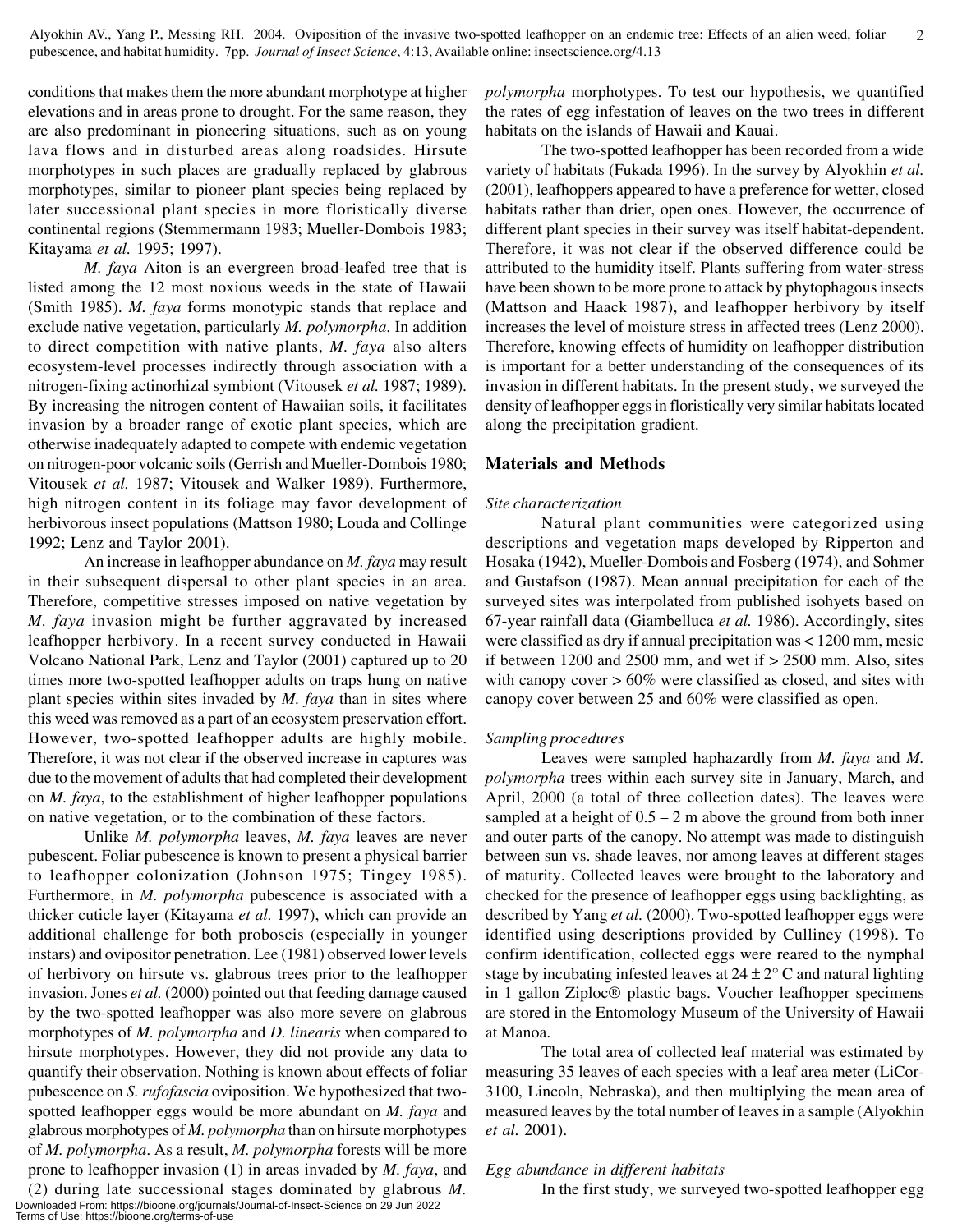Alyokhin AV., Yang P., Messing RH. 2004. Oviposition of the invasive two-spotted leafhopper on an endemic tree: Effects of an alien weed, foliar 3 pubescence, and habitat humidity. 7pp. *Journal of Insect Science*, 4:13, Available online: insectscience.org/4.13

|  |  |  |  |  |  |  |  | <b>Table 1.</b> Ecological characteristics of the <i>Myrica faya</i> and <i>Metrosideros polymorpha</i> habitats sampled on the islands of Hawaii and Kauai. |  |
|--|--|--|--|--|--|--|--|--------------------------------------------------------------------------------------------------------------------------------------------------------------|--|
|--|--|--|--|--|--|--|--|--------------------------------------------------------------------------------------------------------------------------------------------------------------|--|

| <b>Island</b> | <b>Site</b>        | <b>Elevation Habitat</b><br>(m) | type  | Rainfall<br>(mm/year) | Canopy<br>cover | Dominant<br>tree species               | <b>Understory</b>                      |
|---------------|--------------------|---------------------------------|-------|-----------------------|-----------------|----------------------------------------|----------------------------------------|
| Hawaii        | Puhimau Crater     | 1150                            | mesic | 2500                  | closed          | Metrosideros polymorpha<br>Myrica faya | native shrub*                          |
|               | <b>Escape Road</b> | 1020                            | wet   | 3000                  | open            | Metrosideros polymorpha<br>Myrica faya | Dicranopteris linearis<br>native shrub |
|               | Halemaumau Crater  | 1130                            | mesic | 2000                  | open            | Metrosideros polymorpha<br>Myrica faya | native shrub                           |
|               | Kulanaokuaiki Camp | 990                             | mesic | 1500                  | open            | Metrosideros polymorpha<br>Myrica faya | native shrub                           |
|               | Kipuka Kahalii     | 867                             | mesic | 2300                  | open            | Metrosideros polymorpha<br>Myrica faya | native shrub                           |
| Kauai         | Alakai Trailhead   | 1200                            | mesic | 2322                  | open            | Metrosideros polymorpha<br>Myrica faya | Dicranopteris linearis<br>Rubus spp.   |
|               | Kokee State Park   | 1200                            | mesic | 1765                  | open            | Metrosideros polymorpha<br>Myrica faya | Dicranopteris linearis<br>Rubus spp.   |
|               | Makaha Ridge       | 600-900                         | dry   | 982-1106              | closed          | Pinus spp.<br>Grevillea robusta        | Psidium spp.<br>Lantana camara         |
|               | Waimea Canyon      | 1000                            | mesic | 1300                  | closed          | <i>Pinus</i> spp.<br>Grevillea robusta | <i>Psidium</i> spp.<br>Lantana camara  |

\* *Vaccinium reticulatum*, *Dodonaea viscosa*, *Styphelia tameiameiae*, *Coprosma ernodeoides*, *Dubautia* spp.

infestation levels in *M. faya* and *M. polymorpha* leaves at 9 different sites on the islands of Hawaii and Kauai. A more detailed description of the study sites is provided in Table 1. On Hawaii, which is the youngest Hawaiian island, the sites were located on relatively recent lava flows and represented early stages of plant succession. Therefore, the majority of *M. polymorpha* trees growing within those sites were hirsute ( $\approx 75 : 1$  hirsute to glabrous tree ratio). On the geologically and ecologically older island of Kauai, all *M. polymorpha* trees were glabrous. A total of 23,816 leaves were collected from *M. faya* trees, and a total of 12,600 leaves were collected from *M. polymorpha* trees.

#### *Egg abundance in relation to M. faya removal*

In the second study, we compared two-spotted leafhopper egg abundance between areas in which *M. faya* had been mechanically removed, and immediately adjacent areas where the tree was still present. *M. faya* removal took place from 1986-1988 as part of weed eradication effort within intensively managed special ecological areas of Hawaii Volcano National Park. Presently, these areas remain free of *M. faya* that has been naturally replaced by *M. polymorpha*. Our survey was conducted at three sites that were initially covered by an open *M. polymorpha*-*M. faya* forest with native shrub understory. The sites were located at Halemaumau, Kulanaokuaiki, and Kipuka Kahalii areas (Table 1). Special ecological areas size varied between 272 and 401 ha. Within each site, an approximately 6 m wide paved road separated special ecological areas from other areas. Samples were taken at least 50 m Downloaded From: https://bioone.org/journals/Journal-of-Insect-Science on 29 Jun 2022

Terms of Use: https://bioone.org/terms-of-use

away from the area border. A total of 8,217 leaves were collected from *M. faya* trees, 3,517 from *M. polymorpha* trees growing together with *M. faya*, and 3,663 leaves from *M. polymorpha* trees growing in the areas where *M. faya* had been removed.

#### *Egg abundance in relation to foliar pubescence*

In the third study, we compared the infestation rates of leafhopper eggs on glabrous and hirsute *M. polymorpha* morphotypes. Foliage was collected twice, in May and July of 2000, from glabrous and hirsute *M. polymorpha* trees growing along Hilina Pali Road (975 – 1067 m elevation, 1500 – 2500 mm annual precipitation), near Pauahi crater (975 m elevation, 2300 mm annual precipitation), and at Kipuka Kahalii area (867 m elevation, 2300 mm annual precipitation) in Hawaii Volcano National Park. Both morphotypes were interspersed in an apparently random manner within each of the three sites. All the sites were covered by an open *M. polymorpha*-*M. faya* forest with native shrub understory. A total of 2,611 leaves were collected from glabrous *M. polymorpha* trees, and a total of 2,882 leaves from hirsute *M. polymorpha* trees. This time no data on the proportion of leaves infested with leafhopper eggs were taken.

#### *Egg abundance in relation to mean annual precipitation*

In the fourth study, we surveyed two-spotted leafhopper egg abundance along a precipitation gradient at ≈1000 m elevation between Mauna Ulu lava shield and Kulanaokuaiki Camp in Hawaii Volcano National Park. Four sites were selected based on their mean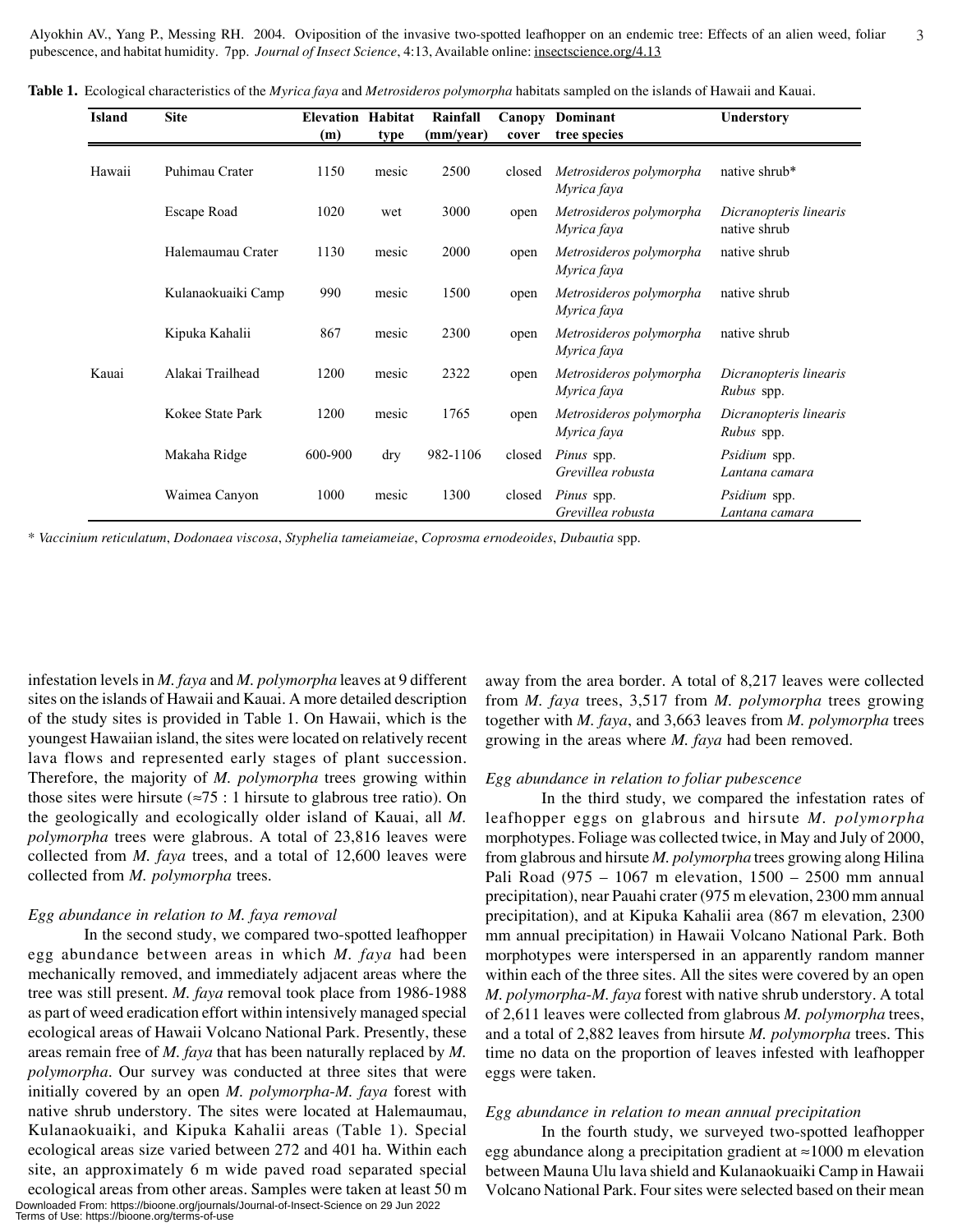Alyokhin AV., Yang P., Messing RH. 2004. Oviposition of the invasive two-spotted leafhopper on an endemic tree: Effects of an alien weed, foliar 4 pubescence, and habitat humidity. 7pp. *Journal of Insect Science*, 4:13, Available online: insectscience.org/4.13

annual precipitation, equal to 3000, 2500, 2000, and 1700 mm/ year, respectively (Giambelluca *et al.* 1986). All four sites were covered by an open *M. polymorpha*-*M. faya* forest with native shrub understory and separated from each other by a distance of between 1.7 - 3.4 km. A total of 9,850 leaves were collected from *M. faya* trees, and a total of 4,586 leaves from *M. polymorpha* trees.

#### *Statistical analysis*

Variations in the proportion of sampled leaves containing leafhopper eggs and egg density per m<sup>2</sup> of leaf surface area were analyzed by two-way ANOVA (PROC GLM, SAS Institute 1999). Tree species and site of leaf collection were used as the main effects, and all leaves collected at a given site during a given month were considered to comprise a single unit of replication. Prior to the analysis, the data on proportions of infested leaves were transformed using arcsine-square root transformations (Zar 1999). The normality of egg density data was checked using the Wilk-Shapiro test at the 0.05 level of significance (PROC UNIVARIATE, SAS Institute 1999). When necessary, those data were transformed using rank transformations (Conover and Iman 1981). Means and standard errors were calculated from the non-transformed data only. When analyzing impacts of *M. faya* removal, we used the tree context (e.g., *M. faya*, *M. polymorpha* growing together with *M. faya*, or *M. polymorpha* growing in the areas where *M. faya* had been eradicated) instead of tree species as the main effect in ANOVA tests. Those tests were followed by orthogonal multiple contrasts that were designed *a priori* (Zar 1999) to test the differences between *M. faya* and *M. polymorpha*, as well as between *M. polymorpha* growing together with *M. faya* and *M. polymorpha* growing separately from *M. faya*. The variation between the leaf infestation of glabrous and hirsute *M. polymorpha* was analyzed by a two-sample t-test (PROC TTEST, SAS Institute 1999).

#### **Results**

#### *Egg abundance in different habitats*

Overall, 6.0±0.5% (mean ± 1SE) of *M. faya* leaves and 3.3±0.5% of *M. polymorpha* leaves contained two-spotted leafhopper eggs. Egg density was equal to  $118.1 \pm 9.1$  eggs/m<sup>2</sup> of leaf area for *M. faya* and  $63.9 \pm 10.4$  eggs/m<sup>2</sup> for *M. polymorpha.* Both proportion of infested leaves and egg density were significantly higher for *M. faya* than for *M. polymorpha* ( $F_{1,36} = 42.47$ , P < 0.0001 and  $F_{136} = 31.21$ , P < 0.0001, respectively).

Sampling site had a significant effect on the proportion of infested leaves ( $F_{8,36}$  = 2.51, P = 0.0280), but not on egg density  $(F_{8,36} = 2.07, P = 0.0654)$ . The interaction between plant species and sampling site was significant for both proportion of infested leaves (F<sub>8,36</sub> = 3.84, P = 0.0023), as well as for egg density (F<sub>8,36</sub> = 2.74,  $P = 0.0179$ . At all Hawaii sites, leaf infestation was higher for *M. faya* than for *M. polymorpha* trees (Table 2). The same was true for two of the Kauai sites, although the difference was not as great as at the Hawaii sites. At the remaining two Kauai sites, *M. polymorpha* foliage harbored slightly more eggs than *M. faya* foliage (Table 2).

#### *Egg abundance in relation to M. faya removal*

Leafhopper eggs infested  $6.1 \pm 0.7\%$  of *M. faya* leaves, 1.4 ± 0.5% of *M. polymorpha* leaves collected from the trees growing together with *M. faya*, and 1.4 ± 0.4% of *M. polymorpha* leaves collected from the trees growing in the areas where *M. faya* had been removed. The proportion of infested leaves was significantly different among Halemaumau, Kulanaokuaiki, and

**Table 2.** Infestation of *Myrica faya* and *Metrosideros polymorpha* leaves with the two-spotted leafhopper eggs at the habitats sampled on the islands of Hawaii and Kauai.

| <b>Island</b> | Location           | Plant         | No. of leaves | % leaves infested |      | Egg density per 1 m2 |       |  |
|---------------|--------------------|---------------|---------------|-------------------|------|----------------------|-------|--|
|               |                    |               | examined      | Mean              | SE   | Mean                 | SE    |  |
| Hawaii        | Puhimau Crater     | M. faya       | 2869          | 6.95              | 0.67 | 130.65               | 14.05 |  |
|               |                    | M. polymorpha | 926           | 0.72              | 0.17 | 12.55                | 3.02  |  |
|               | Escape Road        | M. faya       | 2870          | 8.79              | 2.40 | 165.64               | 43.00 |  |
|               |                    | M. polymorpha | 1002          | 2.14              | 1.36 | 45.37                | 31.74 |  |
|               | Halemaumau Crater  | M. faya       | 2438          | 5.16              | 0.71 | 95.78                | 13.25 |  |
|               |                    | M. polymorpha | 1025          | 0.39              | 0.20 | 6.80                 | 3.57  |  |
|               | Kulanaokuaiki Camp | M. faya       | 3812          | 5.86              | 1.67 | 111.41               | 29.76 |  |
|               |                    | M. polymorpha | 1403          | 1.49              | 0.84 | 27.21                | 15.80 |  |
|               | Kipuka Kahalii     | M. faya       | 1967          | 7.21              | 0.92 | 132.34               | 16.81 |  |
|               |                    | M. polymorpha | 1089          | 2.28              | 0.58 | 41.15                | 10.78 |  |
| Kauai         | Alakai Trailhead   | M. faya       | 2954          | 3.52              | 0.32 | 75.36                | 12.25 |  |
|               |                    | M. polymorpha | 1598          | 4.41              | 0.95 | 80.03                | 17.39 |  |
|               | Kokee State Park   | M. faya       | 2244          | 6.52              | 2.24 | 138.98               | 50.18 |  |
|               |                    | M. polymorpha | 1403          | 3.32              | 1.30 | 68.20                | 24.25 |  |
|               | Makaha Ridge       | M. faya       | 2406          | 5.65              | 0.62 | 110.20               | 11.68 |  |
|               |                    | M. polymorpha | 1248          | 7.86              | 1.14 | 156.83               | 31.94 |  |
|               | Waimea Canyon      | M. faya       | 2256          | 4.72              | 1.02 | 102.23               | 22.66 |  |
|               |                    | M. polymorpha | 1811          | 3.05              | 0.99 | 56.69                | 17.77 |  |

Downloaded From: https://bioone.org/journals/Journal-of-Insect-Science on 29 Jun 2022 Terms of Use: https://bioone.org/terms-of-use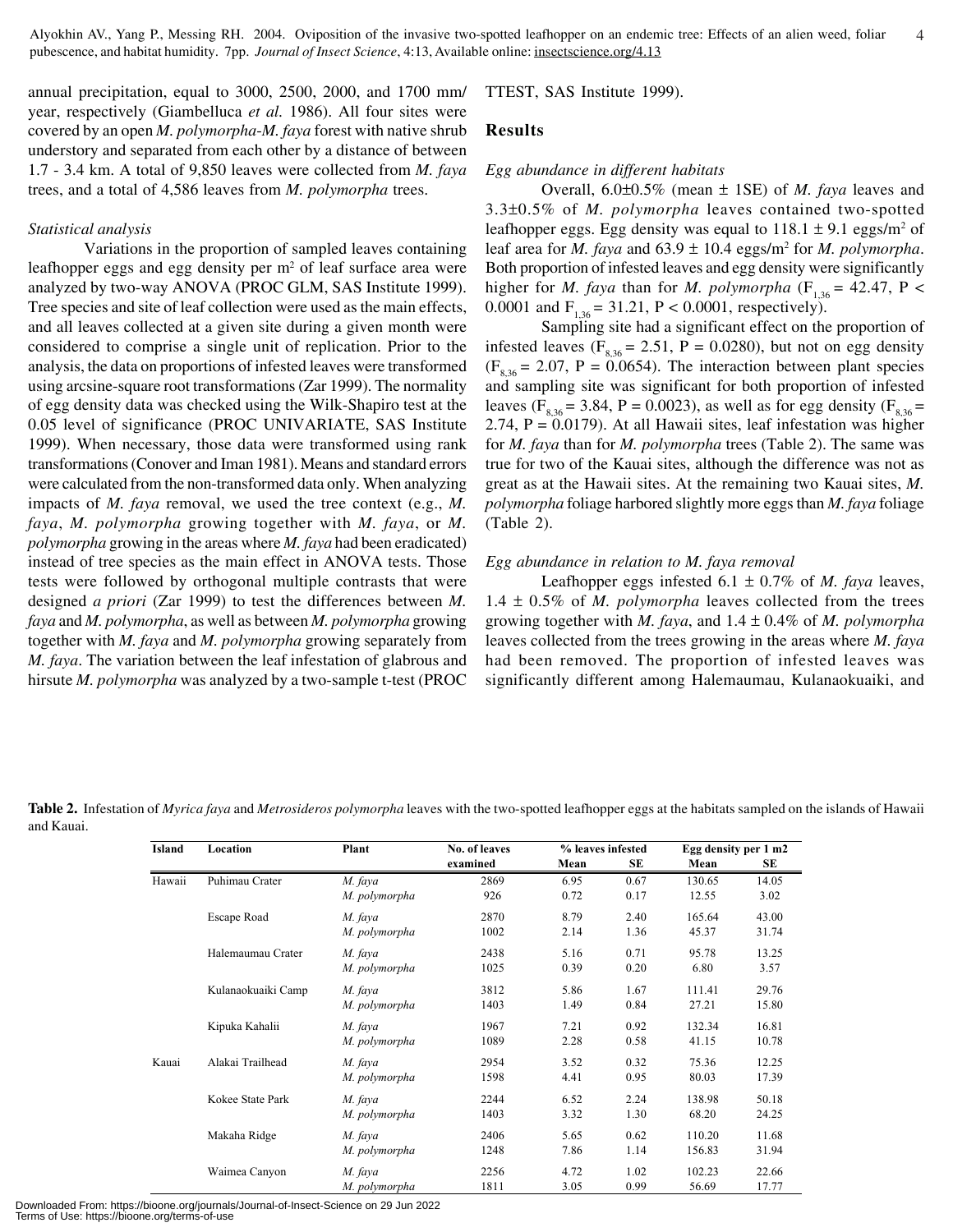Alyokhin AV., Yang P., Messing RH. 2004. Oviposition of the invasive two-spotted leafhopper on an endemic tree: Effects of an alien weed, foliar 5 pubescence, and habitat humidity. 7pp. *Journal of Insect Science*, 4:13, Available online: insectscience.org/4.13





**Figure 1.** Abundance of *Sophonia rufofascia* leafhopper eggs in relation to *Myrica faya* removal in Hawaii Volcano National Park. **A** – percent leaves containing leafhopper eggs;  $\bf{B}$  – leafhopper egg density/ $\bf{m}^2$  of leaf surface.

Kipuka Kahalii ( $F_{2,18} = 4.61$ , P = 0.0241). It was also influenced by the tree context ( $\vec{F}_{2,18} = 21.66$ , P < 0.0001) (Fig. 1A). However, orthogonal contrasts revealed that while a higher proportion of *M. faya* leaves contained two-spotted leafhopper eggs compared to *M. polymorpha* leaves (F = 43.24, P < 0.0001), *M. faya* presence had no impact on the infestation of *M. polymorpha* leaves themselves  $(F = 0.08, P = 0.7774)$ . The interaction between the site and the tree context was not statistically significant ( $F_{4,18} = 1.08$ , P = 0.3947).

Leafhopper egg density was equal to  $113.2 \pm 11.8$  eggs/m<sup>2</sup> in *M. faya* leaves, 24.4 ± 9.6 eggs/m2 in *M. polymorpha* leaves collected from the trees growing together with *M. faya*, and 25.1  $\pm$ 7.5 eggs/m2 in *M. polymorpha* leaves collected from the trees growing in the areas where *M. faya* had been removed. Similar to the proportion of infested leaves, egg density was significantly influenced by sampling site  $(F_{2,18} = 4.52, P = 0.0257)$  and by tree context  $(F_{2,18} = 27.51, P < 0.0001)$  (Fig. 1B). Again, the interaction Downloaded From: https://bioone.org/journals/Journal-of-Insect-Science on 29 Jun 2022 Terms of Use: https://bioone.org/terms-of-use

between those two factors was not statistically significant  $(F_{4,18} =$ 1.08,  $P = 0.3963$ . Egg density was higher on *M. faya* leaves than on *M. polymorpha* leaves (orthogonal contrast,  $F = 55.01$ ,  $P <$ 0.0001), but *M. faya* presence had no impact on leafhopper egg density in *M. polymorpha* leaves (orthogonal contrast,  $F = 0.01$ , P  $= 0.9574$ .

#### *Egg abundance in relation to foliar pubescence*

Glabrous *M. polymorpha* trees harbored an average of 298.2  $\pm$  59.9 leafhopper eggs/m<sup>2</sup> of leaf surface area, while hirsute trees harbored only  $11.3 \pm 4.2$  eggs/m<sup>2</sup>. The difference between morphotypes was highly significant (t-test,  $T_{10} = -4.78$ , P = 0.0008).

#### *Egg abundance in relation to mean annual precipitation*





**Figure 2.** Abundance of *Sophonia rufofascia* leafhopper eggs in relation to habitat humidity along a precipitation gradient in Hawaii Volcano National Park.  $\bf{A}$  – percent leaves containing leafhopper eggs;  $\bf{B}$  – leafhopper egg density/m<sup>2</sup> of leaf surface.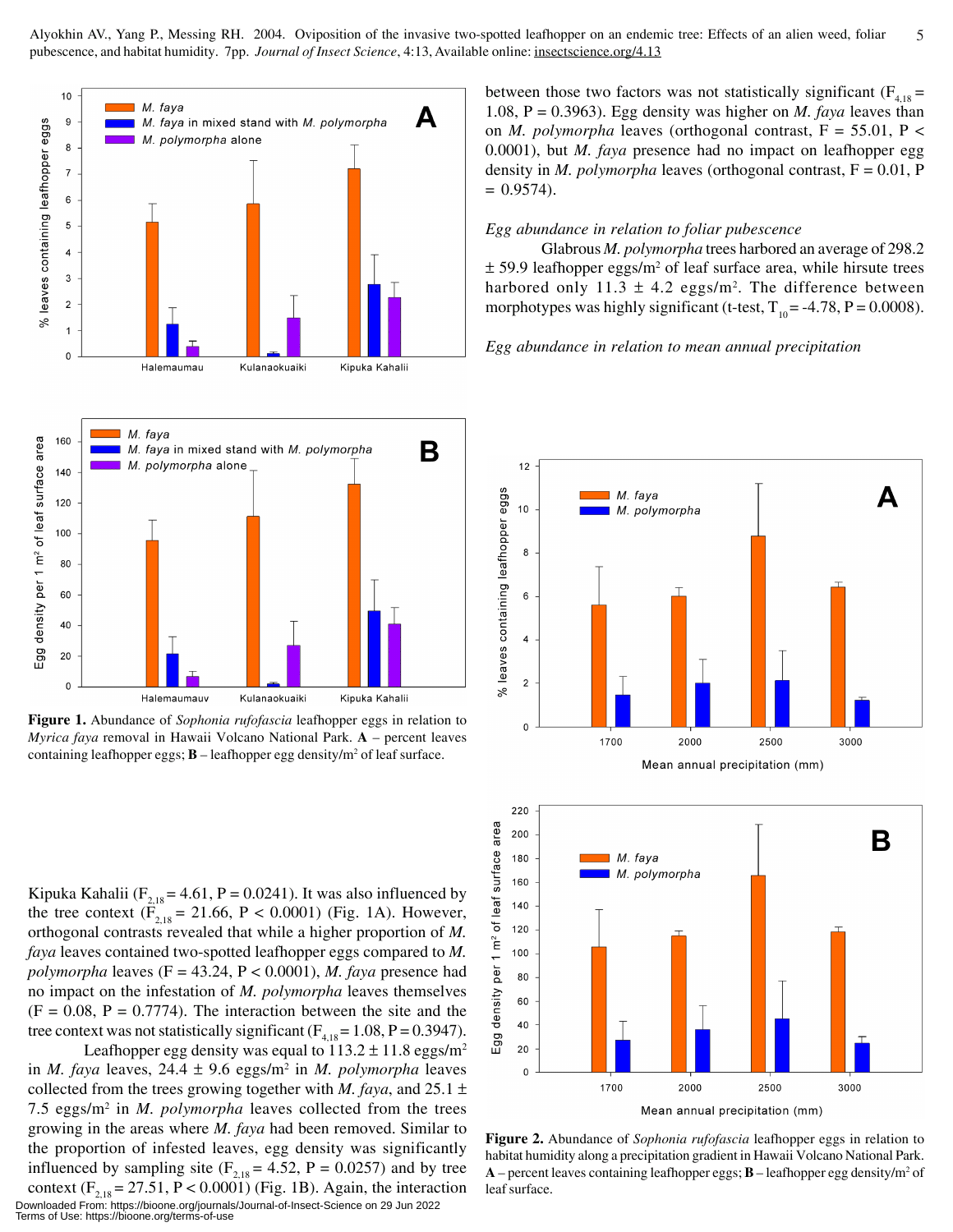Over all leaves collected along the precipitation gradient, approximately  $6.7 \pm 0.7\%$  of *M. faya* leaves and  $1.7 \pm 0.4\%$  of *M. polymorpha* leaves contained two-spotted leafhopper eggs. Egg density was  $126.2 \pm 13.4$  eggs/m<sup>2</sup> for *M. faya* and  $33.4 \pm 10.1$ eggs/m2 for *M. polymorpha*. As in the other two surveys, both proportion of infested leaves and egg density were significantly higher for *M. faya* than for *M. polymorpha* ( $F_{1,16} = 34.02$ , P < 0.0001 and  $F_{1,16} = 35.57$ , P < 0.0001, respectively) (Fig. 2). However, site location along the precipitation gradient influenced neither proportion of infested leaves ( $F_{3,16} = 0.69$ , P = 0.5624), nor egg density ( $F_{3,16} = 0.34$ , P = 0.7942). Also, none of the interactions was statistically significant ( $F_{3,16} = 0.18$ , P = 0.9113 for proportion of infested leaves, and  $F_{3,16} = 0.16$ , P = 0.9223 for egg density).

# **Discussion**

Both *M. faya* and *M. polymorpha* were suitable oviposition hosts for two-spotted leafhoppers. However, within most surveyed sites leafhoppers laid significantly more eggs on the foliage of *M. faya* than on *M. polymorpha*. Therefore, it is probable that invasion of native Hawaiian forests by *M. faya* creates a more favorable habitat for the two-spotted leafhopper. Our results support the suggestion that damage caused by exotic pests often entails positive interactions, either one-way or two-way, among the introduced species (Howarth 1985; Simberloff and Von Holle 1999). Indeed, in their recent review of the published literature, Simberloff and Von Holle (1999) reported that of 190 pairwise interactions between the alien species tested, 82% consisted of +/- interactions similar to the one described in the present study, 5.3% consisted of +/+ interactions, and only 6.3% consisted of mutually negative -/ interactions.

Oviposition preference of the leafhoppers was strongly influenced by the presence of foliar pubescence on *M. polymorpha* trees. In all habitats where *M. polymorpha* trees were mostly hirsute, the number of leafhopper eggs was lower on the endemic tree than on *M. faya*. Furthermore, *M. faya* presence did not affect infestation of hirsute *M. polymorpha* with leafhopper eggs in mixed tree stands. Therefore, we suggest that increased captures of adult leafhoppers on *M. polymorpha* trees in the areas invaded by *M. faya* (Lenz and Taylor 2001) probably indicate a general build-up of the leafhopper populations in those areas, not their increase specifically on *M. polymorpha* trees. In other words, the invasive plant provided a reservoir for the pest to build up upon, but its direct association with the native plant did not appear to be particularly important.

The glabrous morphotype of *M. polymorpha* was more suitable for leafhopper oviposition than the hirsute morphotype. All *M. polymorpha* trees surveyed on the island of Kauai lacked foliar pubescence. Accordingly, their infestation with leafhopper eggs was comparable to that of *M. faya* at two of the Kauai sites. At the remaining two Kauai sites, *M. polymorpha* harbored fewer eggs than *M. faya*, possibly because the high nitrogen content of *M. faya* foliage favored leafhopper development under particular local conditions (Mattson 1980; Louda and Collinge 1992). However, the difference was far less dramatic than at the hirsute morphotypedominated sites surveyed on the island of Hawaii. When growing within the same geographic area, hirsute morphotypes of *M. polymorpha* harbored 30 times less eggs than glabrous morphotypes.

Downloaded From: https://bioone.org/journals/Journal-of-Insect-Science on 29 Jun 2022 Terms of Use: https://bioone.org/terms-of-use

Also, visible symptoms of leafhopper damage (chlorosis, vein browning) were always more severe on the glabrous trees (Alyokhin, unpublished data). This confirms anecdotal observations of Jones *et al.* (2000), who reported higher levels of leafhopper damage to the glabrous morphotypes of *M. polymorpha* and *D. linearis* when compared to the hirsute morphotypes of the same species.

Foliar trichomes create a mechanical barrier, limiting leafhopper access to the leaf surface, interfering with locomotion and attachment to a plant, and often causing death of entrapped individuals (Broersma *et al.* 1972; Pillemer and Tingey 1976; Tingey 1985; Elden and Elgin 1992). Therefore, it is not surprising that hirsute *M. polymorpha* made a poor ovipositional host for twospotted leafhoppers. Its replacement by glabrous *M. faya* will result in build-up of leafhopper populations that are otherwise tolerant of dry conditions dominated by the hirsute morphotype. Because of the broad host range characteristic of the two-spotted leafhopper, this build-up may adversely affect a number of endemic plant species growing in native forests.

# **Acknowledgements**

We thank Jonavee Lim and Roxanne Cumming for technical assistance. We also thank the U.S. Department of the Interior and the Hawaii State Department of Land and Natural Resources for allowing us to conduct surveys on their lands. This work was supported in part by USDA-CSREES Special Grant No. 96-34135, Tropical and Subtropical Agriculture Research.

# **References**

- Alyokhin AV, Yang P, Messing RH. 2001. Distribution and parasitism of two-spotted leafhopper eggs (Homoptera: Cicadellidae) in Hawaii. *Annals of the Entomological Society of America* 94: 664-669.
- Broersma DB, Bernard RL, Luckmann WH. 1972. Some effects of soybean pubescence on populations of the potato leafhopper. *Journal of Economic Entomology* 65: 78-82.
- Conover WJ, Iman RL. 1981. Rank transformations as a bridge between parametric and nonparametric statistics. *American Statistician* 35: 124-129.
- Corn C, Hiesey WM. 1973. Altitudinal variation in Hawaiian *Metrosideros*. *American Journal of Botany* 60: 991-1002.
- Culliney TW. 1998. Site of oviposition and description of eggs of *Sophonia rufofascia* (Homoptera: Cicadellidae: Nirvaninae), a polyphagous pest in Hawaii. *Proceedings of the Hawaiian Entomological Society* 33: 67-73.
- Drake DR, Mueller-Dombois D. 1993. Population development of rainforest trees on a chronosequence of Hawaiian lava flows. *Ecology* 74: 1012-1019.
- Elden TC, Elgin JH. 1992. Mechanisms of resistance to the potato leafhopper (Homoptera: Cicadellidae) in selected alfalfa clones. *Journal of Economic Entomology* 85: 576-582.
- Fukada M. 1996. Distribution, host range, and seasonal abundance of the two spotted leafhopper, *Sophonia rufofascia* (Kuoh and Kuoh) in Hawaii. M.S. Thesis, University of Hawaii at Manoa, Honolulu.

Gerrish G, Mueller-Dombois D. 1980. Behavior of native and non-